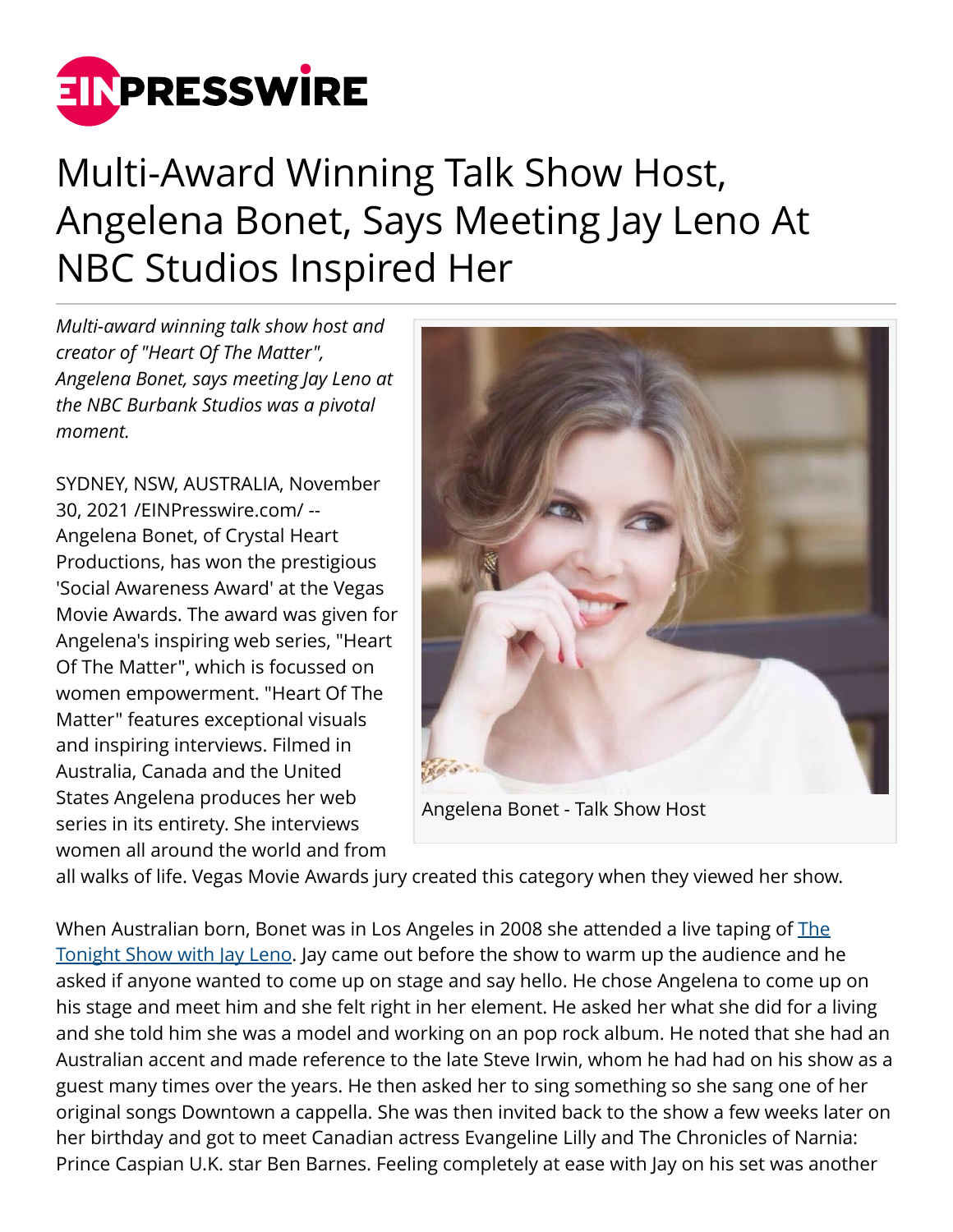television appearance that had an impact on her and inspired her own show.

A former international model and actress, she experienced two life changing tragedies, which inspired her to create her production company, Crystal Heart Productions. She has chronicled her journey in her documentary films and created her online talk show "Heart Of The Matter" in 2014 in Toronto. Bonet has won over 250 film festival awards worldwide for her talk show, documentary short film "Change The World", her documentary feature film tetralogy and original soundtrack which have been produced entirely by herself. "Change The World" recently screened in Tokyo, Seoul, New York, Munich, Sweden, Rome and South America. She has been the recipient of many awards including the 'Humanitarian Award' at The Jane Austen International Film Festival, the 'Human Spirit Award' at the DOCS Without Borders Film Festival in The Bahamas and numerous 'Best Inspirational Film' awards. "Heart Of The Matter' won the 'Social Awareness Award' at the Vegas Movie Awards.



Angelena Bonet - Heart Of The Matter

As a global ambassador for women and girls, Angelena is a voice for those who cannot speak, or those struggling to heal. Now empowered by the crime that almost took her life, Angelena is a warrior in the fight to end violence against women. She had the intention of interviewing women

"

I've been blessed with many special moments in my career but being at the taping of The Tonight Show with Jay Leno at NBC Studios was definitely a pivotal moment. Meeting him has inspired my own show!" *Angelena Bonet*

and girls all around the world and from all walks of life for an online talk show "Heart Of The Matter", and thus allowing women's voices to be heard. She has interviewed women's rights leaders such as President Obama's Women's Equality Advisor Tina Tchen, Tony award-winning playwright and activist Eve Ensler, CEO of Canadian Women's Foundation, Paulette Senior and Australian Journalist, Tracey Spicer, to name but a few.

Bonet has served as the Australian Ambassador for World Mental Health Day, an official blogger for OXFAM, a public speaker at V Day One Billion Rising Organization events

and a current member of the RAINN Organization Speaker Bureau in Washington D.C.

IMDb Qualifying, Vegas Movie Awards, is a prestigious and caring International Film Festival for filmmakers and screenwriters looking for global recognition and exposure, based in one of the most dynamic and classy cities in the world. Now in its third year, the Vegas Movie Awards<sup>™</sup> is